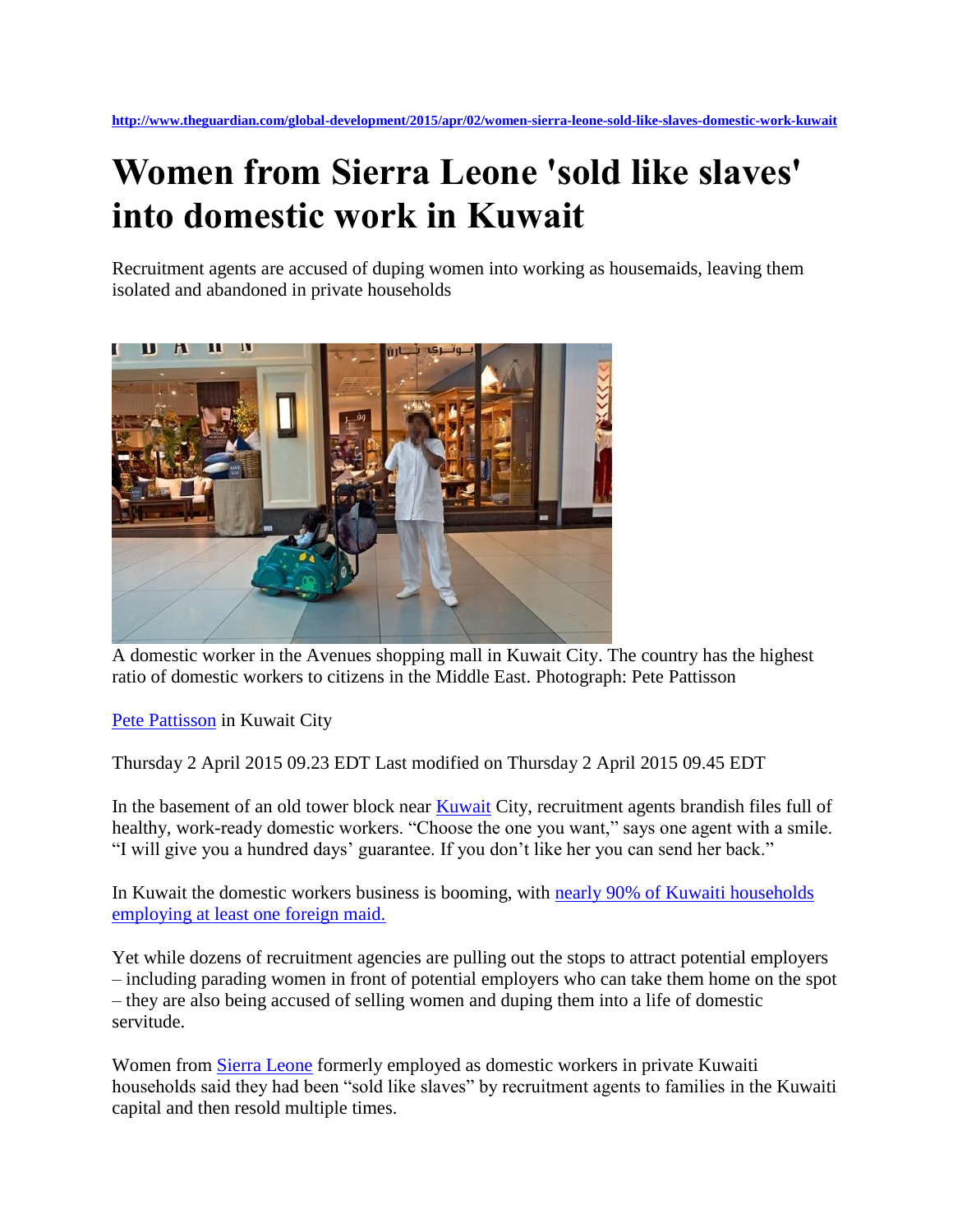Each said that they had paid about  $\pounds1,000$  (\$1,480) to recruitment agents in Sierra Leone on the promise of jobs as nurses in hospitals or in the hotel industry, only to find on arrival that they were to be offered to families as housemaids and expected to work for up to 22 hours a day.

"[The agents] took us to their offices and people would come to look at us," said one woman who worked as a nurse in Sierra Leone. "If they said, 'I want this person', they took you to their house"

Adama, 24, said that after being selected by a Kuwaiti family she was taken to their house and treated "like a slave".

"You have to work 24 hours [with] no day off. You can never leave the house … You are not allowed to use mobile phones. These people are not good."

She raises her skirt to reveal a deeply scarred leg. Adama claims her employer paid her nothing for her work and deliberately spilled hot oil on her while she was cooking. "I was crying, [but] she did not even look at me. I said, 'Madam, why you do this to me?' She told me that I'm a slave … I'm too slow, I'm not fast enough."



Adama, 24, a domestic worker from Sierra Leone, shows the scars on her leg, which she claims were caused when her Kuwaiti employer deliberately spilled hot oil on her. Photograph: Pete Pattisson

Employers are given a 100-day guarantee by agents, which allows them to return domestic workers they are not happy with and get a refund. As well as keeping employers happy, this also creates a booming "second-hand" market where returned domestic workers can be resold to other families for up to two years.

Thousands of women travel to Kuwait every year to work. Workers come from across Asia but also, increasingly, from Africa, with women being recruited by agents in countries such as Sierra Leone, Cameroon, [Kenya and Ethiopia.](http://kuwait.usembassy.gov/policy-news/tip-reports/2014-tip-report-for-kuwait.html)

Once employed as domestic workers in Kuwait, women find it difficult to leave if they suffer abuse. Under Kuwait's kafala sponsorship system, domestic workers are not allowed to leave or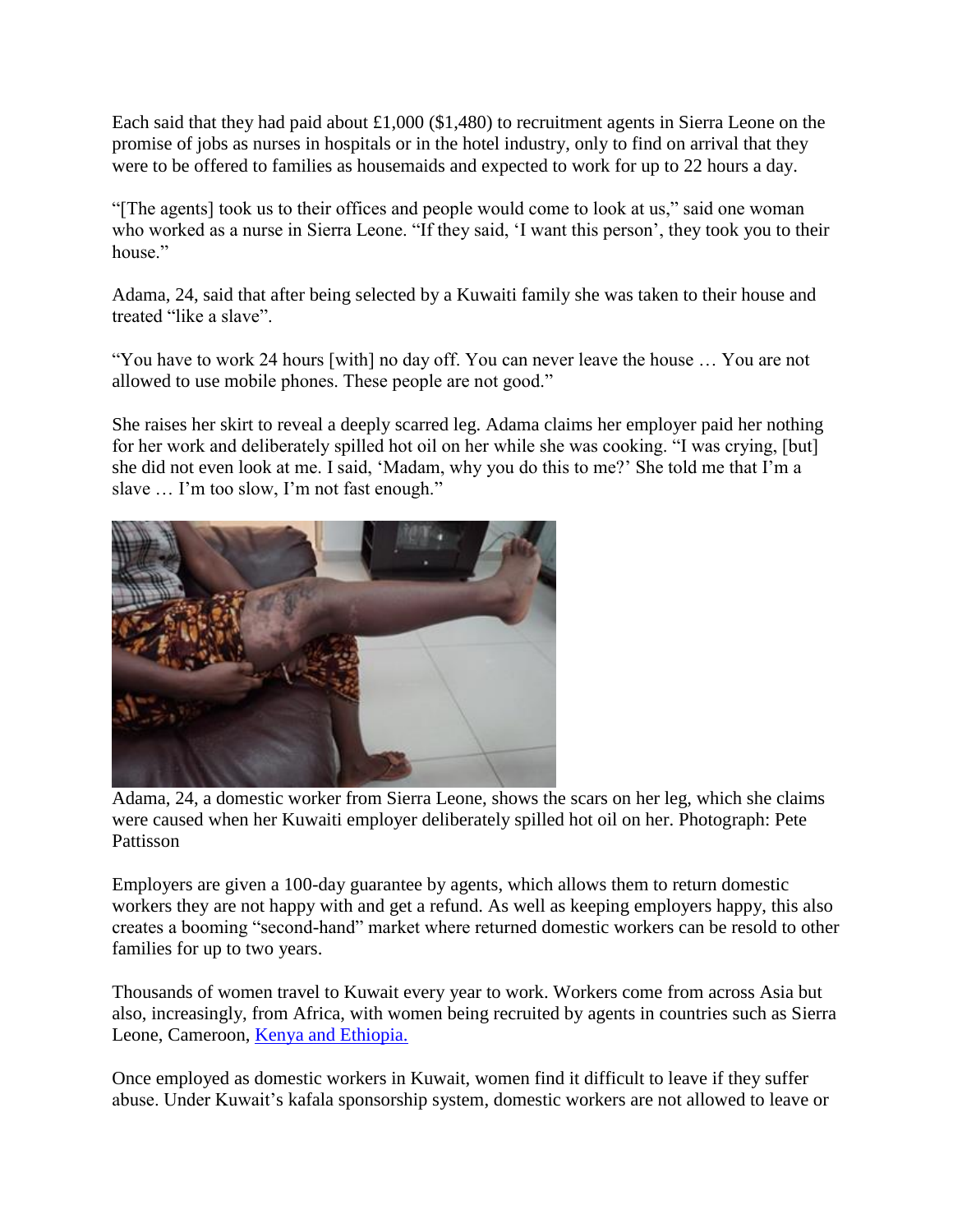change jobs without their employer's permission. With their residency status also tied to their employer, if they run away they become "illegal".

## Advertisement

Last year, stories of abuse suffered by Sierra Leonean women in Kuwait prompted the country's authorities to follow other governments, including those of Indonesia and Nepal, in banning its citizens from being employed as domestic workers in the country. Yet they continue to come through informal channels.

Despite the official ban, when staff from the Sierra Leonean embassy visited recruitment agents recently they found about 100 women from Sierra Leone on their books. Saidu Bangura, the cultural attache at the Sierra Leone embassy in Kuwait, believes the real figure is "far above that".

"It's a total deception," said Bangura. "Recruitment agents in Kuwait contact agents in Sierra Leone through the internet and ask them to recruit workers. I want to appeal to these women not to believe anyone who wants them to come to Kuwait. It's only going to bring punishment and distress."

Once in Kuwait, women often completely disappear from view. Isolated in private households and excluded from Kuwait's labour rights legislation, they are extremely vulnerable to abuse and exploitation.

It's a total deception. I want to appeal to these women not to believe anyone who wants them to come to Kuwait

## *Saidu Bangura, Sierra Leone embassy, Kuwait*

Human Rights Watch says that the embassies of labour-sending countries in Kuwait received more than 10,000 complaints from domestic workers in 2009. The grievances included "nonpayment of wages; withholding of passports; excessively long working hours without rest; and physical, sexual, and psychological abuse".

"The sense of having 'paid for' or having 'bought' a worker makes some employers feel entitled to treat the worker however they wish," concludes a 2010 [Human Rights report](http://www.hrw.org/node/93334) into the abuse of domestic workers in Kuwaiti households.

Kuwait has the highest ratio of domestic workers to citizens in the Middle East, with one domestic worker for every two Kuwaiti citizens, according to the same report. Figures from [Kuwait's population census](http://www.csb.gov.kw/Socan_Statistic_EN.aspx?ID=6) state there were 246,000 men and women in domestic service in 2005, accounting for 21.9% of total employment in the country, but [some estimates](http://www.protectionproject.org/wp-content/uploads/2013/11/Domestic-Workers-Report-2013_Electronic-Version.pdf) put the latest figure at approximately 660,000.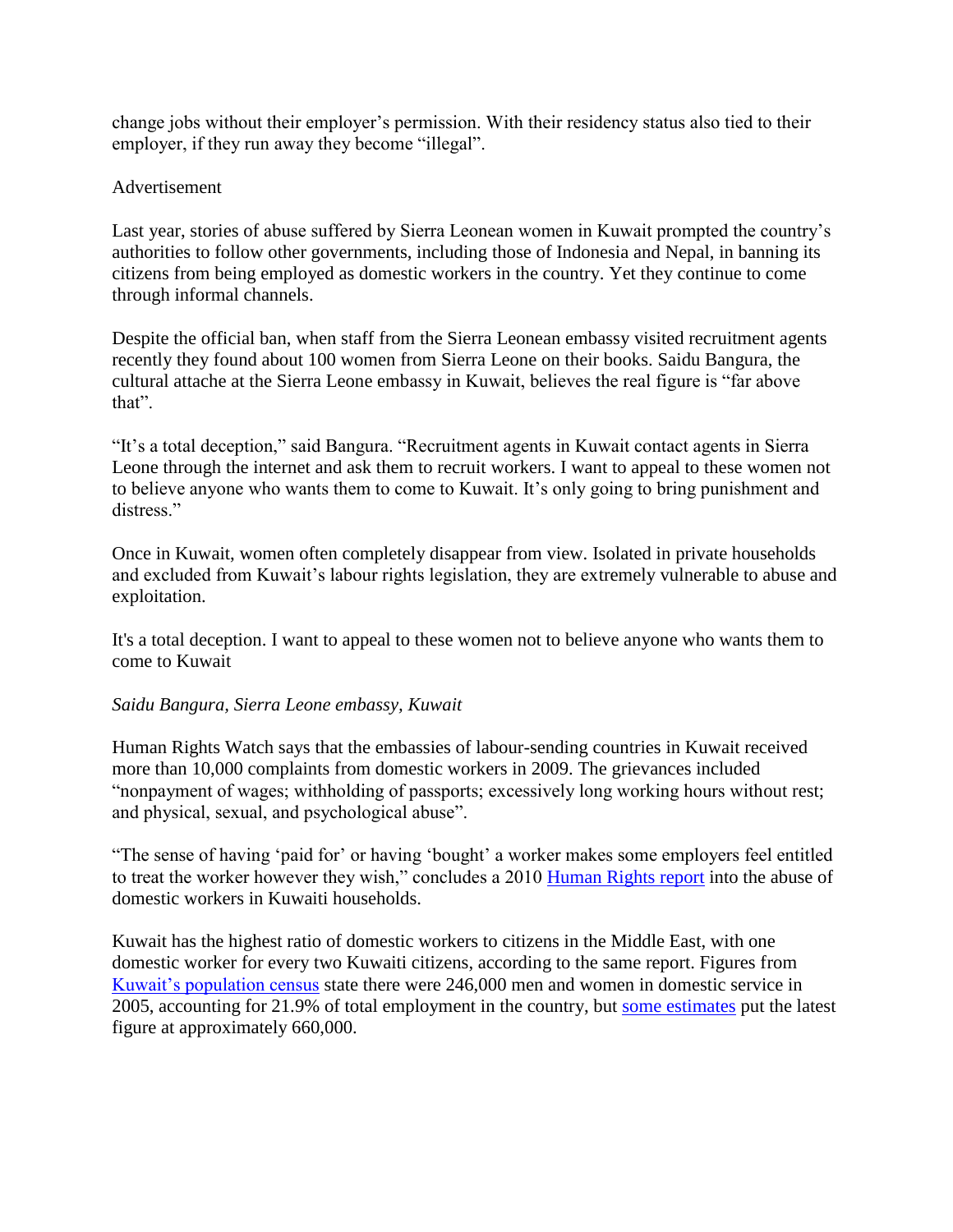Once in their place of work, many remain hidden behind the closed doors of the vast tancoloured mansions in the city's wealthy residential areas. One long-term resident, who didn't want to be named, said that workers are effectively abandoned once placed with employers.

"The recruitment agents never check on their domestic workers; whether they get food, are able to talk to their family or get a day off," he said. "They have already got their money, so they never check"

Rima Kalush, co-director of [migrant-rights.org,](http://www.migrant-rights.org/) says that although agents are legally responsible for a domestic worker for the first three months of their contract, in reality – unless an employer has a problem with their worker – checks are rarely made.

"The concept of monitoring domestic work is contested by many governments worldwide, who claim such check-ups would comprise the privacy of the home," she says. "There are many cases of women disappearing – we've received reports from several family members. Sometimes workers are later found, but many cases remain unresolved."

|                                         |             | <b>DEAMERS</b> AS  |  | President World Experience (ed) |              |  | REG-DAILY                        | RA AMPERILADO      |                     | Principal Mate Equational HD |  |
|-----------------------------------------|-------------|--------------------|--|---------------------------------|--------------|--|----------------------------------|--------------------|---------------------|------------------------------|--|
| MIG-DK (N)                              |             |                    |  | <b>GASTINAME</b>                | <b>WINDS</b> |  | <b>PRIOT GUINA</b>               |                    |                     | LAD'ARME   ROOMS             |  |
| 1922 6444                               |             |                    |  |                                 |              |  | --                               |                    |                     |                              |  |
|                                         |             | التواري            |  |                                 |              |  | <b>Sele of texts</b>             | 2010/01/08         |                     |                              |  |
| <b>Gala</b> attains                     |             | m                  |  |                                 |              |  | $\overline{\phantom{a}}$<br>Ran- |                    |                     |                              |  |
| Age                                     |             | <b>VANSEL</b>      |  |                                 |              |  | Passwort his.                    | 381                |                     |                              |  |
| Passage No.                             |             | <b>PERSONAL</b>    |  |                                 |              |  | <b>Pasquert trafel Deliv</b>     | <b>MATSAZINING</b> |                     |                              |  |
| Pempern kissa Dale                      |             |                    |  |                                 |              |  | Marchet smine                    | TEL.               |                     |                              |  |
| MATHEMATIC                              |             | <b>YE</b>          |  |                                 |              |  | No. of Children                  |                    |                     |                              |  |
| as at Datent.                           |             | 丰                  |  |                                 |              |  | <b><i>Bielght Lomb</i></b>       |                    |                     |                              |  |
| <b>Highland</b>                         |             |                    |  |                                 |              |  | mount.                           | CAMATONA.          |                     |                              |  |
| wood.                                   |             | construction.      |  |                                 |              |  | Actuate.<br>Salery Agreed/USD    | 255                |                     |                              |  |
| Aviation.<br><b>Jule's Agreed 1,523</b> |             | 250                |  |                                 |              |  |                                  |                    |                     |                              |  |
|                                         |             |                    |  |                                 |              |  | Languages.<br>none.              | aminable .         | sons.               |                              |  |
| Languages Case                          |             | ainstable 10000    |  |                                 |              |  | <b>Eaglet</b>                    | .vss.              | <b>TTS</b>          |                              |  |
| <b>Zealtatt</b>                         |             | m.<br>ves.         |  |                                 |              |  | Franch.                          |                    |                     |                              |  |
| Franklin                                |             |                    |  |                                 |              |  | Arwick!                          |                    |                     |                              |  |
| Arabic                                  |             |                    |  |                                 |              |  | <b>Mycolett</b>                  | <b>Purial</b>      |                     |                              |  |
| <b>LAUCHSTR</b><br><b>Partnel</b>       |             |                    |  |                                 |              |  | School/Training                  |                    |                     |                              |  |
| Scheel/Training                         |             |                    |  |                                 | ings tubeat. |  |                                  |                    |                     |                              |  |
|                                         |             |                    |  |                                 |              |  | Englasmann                       |                    |                     |                              |  |
| <b>Employment</b>                       |             |                    |  |                                 |              |  |                                  |                    |                     |                              |  |
|                                         |             |                    |  |                                 |              |  | Experience considers:            |                    |                     |                              |  |
|                                         |             |                    |  |                                 |              |  | Vacause Cleaner                  | Water.             | <b>Cooking Pre</b>  |                              |  |
| Experience: stock V and                 | <b>Yat</b>  | <b>Cacking Pro</b> |  |                                 |              |  | Washing Machine                  | <b>Thank</b>       | Cooking Basic 745   |                              |  |
| Valage Opens                            | Nati        | Cooking Basic Vau  |  |                                 |              |  | <b>New Born</b>                  | <b>Yat</b>         | <b>Sewing</b>       |                              |  |
| <b>Aristotra Machine</b>                | <b>Har</b>  | <b>Sewing</b>      |  |                                 |              |  | <b>Caring Aged</b>               |                    | <b>Yes. Driving</b> |                              |  |
| <b>Balan Bants</b>                      |             | <b>Delawal</b>     |  |                                 |              |  |                                  |                    |                     |                              |  |
| Caring Aged                             | <b>Fair</b> |                    |  |                                 |              |  | <b>Agent Notes</b>               |                    |                     |                              |  |
| Agoot Rome                              |             |                    |  |                                 |              |  |                                  |                    |                     |                              |  |
|                                         |             |                    |  |                                 |              |  |                                  |                    |                     |                              |  |

The profiles of workers from west Africa are presented by a recruitment agent at an office near Kuwait City. Photograph: Pete Pattisson

Some of the domestic workers interviewed by the Guardian allege that they have also been mistreated by the agents who are supposed to represent their interests. Adama claims that, after her employer returned her to her agent, she was locked inside a house for three days with no food while her agent tried to find another buyer.